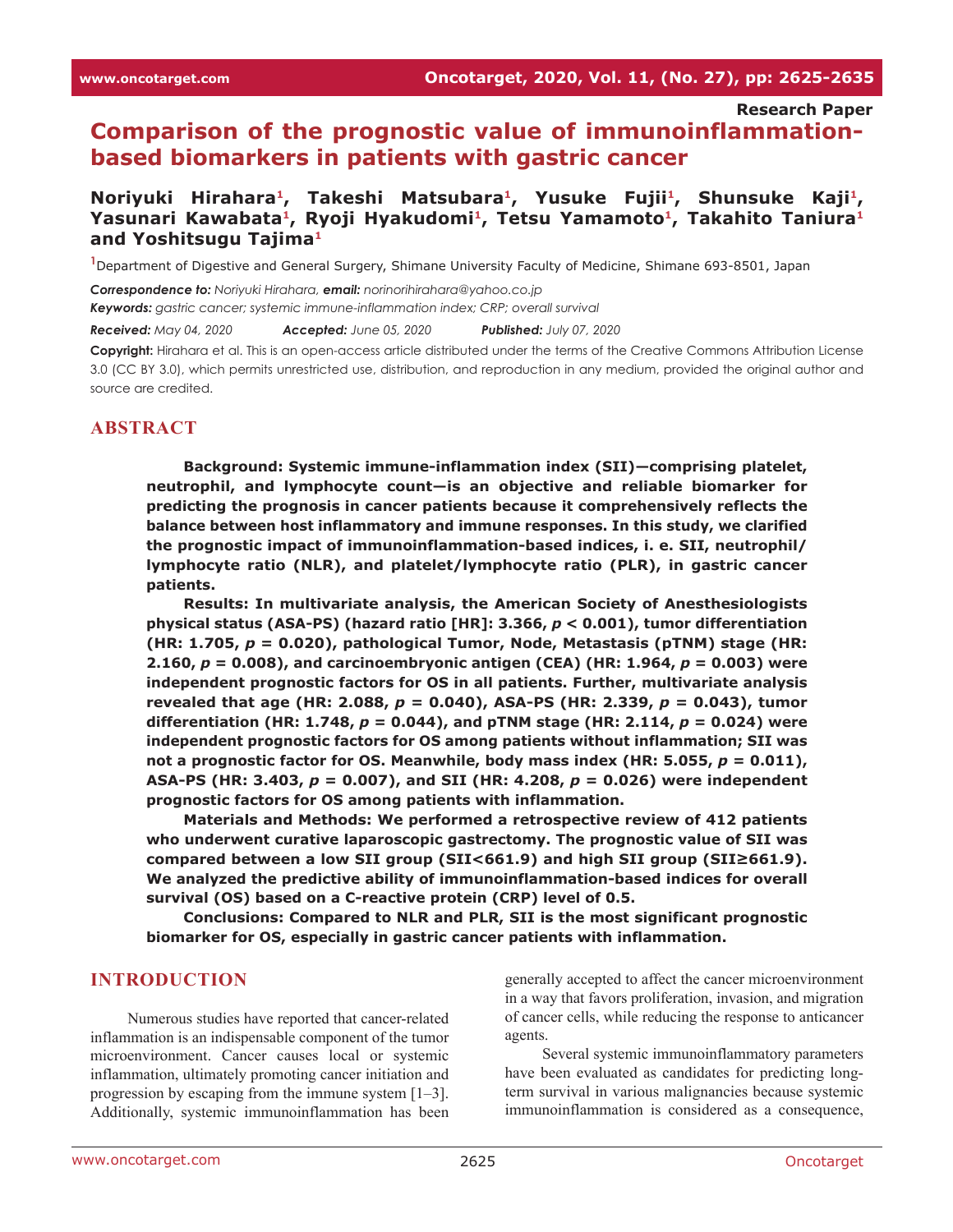rather than the cause of cancer [4]. Recently, Hu *et al*. demonstrated that the systemic immune-inflammation index (SII) has a strong independent prognostic value in patients with hepatocellular carcinoma treated with surgery [5]. SII comprises 3 peripheral blood parameters, i. e., platelet, neutrophil, and lymphocyte count, which comprehensively reflect the balance of host immune and inflammatory status. In addition, SII is shown to be more objective and reliable for predicting survival in cancer patients than other hematological parameters, including neutrophil/lymphocyte ratio (NLR) and platelet/ lymphocyte ratio (PLR), in which both NLR and PLR are based on two inflammatory cells [6–8].

Currently, prognostic prediction in cancer patients mainly depends on the Tumor, Node, Metastasis (TNM) staging system, but the final TNM stage is defined by the histological evaluation of resected specimens after surgery [9]. Preoperative prognostic prediction remains difficult, and the definitive predictor of survival in cancer patients is a subject of ongoing debate. SII is an easily obtained, inexpensive, and non-invasive biomarker that could complement TNM stage in the preoperative prediction of survival in cancer patients. In this study, we clarified the prognostic impact of immunoinflammation-based indices, including SII as well as NLR and PLR, in gastric cancer patients who underwent curative laparoscopic gastrectomy.

# **RESULTS**

### **SII and clinicopathological features in overall patients**

The relationships between the SII values and clinicopathological characteristics in the 412 patients enrolled in this study are summarized in Table 1. Based on the SII cutoff value, 307 patients (74.5%) and 105 patients (25.5%) were classified as having a low SII and a high SII, respectively. SII was significantly associated with age ( $p = 0.024$ ), American Society of Anesthesiologists physical status (ASA-PS) classification (*p* < 0.001), BMI  $(p = 0.044)$ , white blood cell count (WBC)  $(p < 0.001)$ , lymphocyte count (*p* < 0.001), neutrophil count  $(p \le 0.001)$ , platelet count  $(p \le 0.001)$ , tumor size  $(p = 0.002)$ , depth of tumor  $(p < 0.001)$ , lymph node metastasis ( $p = 0.044$ ), pTNM stage ( $p < 0.001$ ), C-reactive protein (CRP) level ( $p < 0.001$ ), NLR ( $p < 0.001$ ), and PLR (*p* < 0.001) (Table 1).

### **Cox regression analysis of OS in overall patients**

Univariate analyses revealed that worse OS was significantly associated with older age ( $p = 0.006$ ), high BMI (*p* = 0.046), poor ASA-PS (*p* < 0.001), large tumor size ( $p < 0.001$ ), poor differentiation ( $p = 0.004$ ), advanced pTNM stage  $(p < 0.001)$ , high carcinoembryonic antigen (CEA) level ( $p < 0.001$ ), high CRP level ( $p < 0.001$ ), high SII (*p* < 0.001), high NLR (*p* < 0.001), high PLR  $(p \leq 0.001)$ , postoperative complications (present)  $(p = 0.002)$ , and postoperative adjuvant chemotherapy (yes)  $(p = 0.005)$ . Multivariate analysis revealed that ASA-PS (HR: 3.366, 95.0% CI: 1.917 - 5.911; *p* < 0.001), tumor differentiation (HR: 1.705, 95.0% CI: 1.087–2.674; *p* = 0.020), pTNM stage (HR: 2.160, 95.0% CI: 1.218– 3.758; *p* = 0.008), and CEA (HR: 1.964, 95.0% CI: 1.251– 3.083;  $p = 0.003$ ) were the independent prognostic factors for OS (Table 2).

### **SII and clinicopathological features in inflammation-stratified patients**

Based on a CRP level of 0.5 mg/dl, 350 patients (85.0%) were categorized into the non-inflammation group (CRP<0.5) and 62 patients (15.0%) into the inflammation group (CRP<sup>3</sup>0.5). In patients without inflammation, 274 patients (78.3%) were classified into the low SII group and the remaining 76 patients (21.7%) were classified into the high SII group; the SII was significantly associated with ASA-PS (*p* = 0.044), WBC (*p* < 0.001), lymphocyte count  $(p < 0.001)$ , neutrophil count  $(p < 0.001)$ , platelet count (*p* < 0.001), tumor size (*p* = 0.015), CEA (*p* = 0.041), CRP (*p* = 0.014), NLR (*p* < 0.001), and PLR (*p* < 0.001).

Among the 62 patients with inflammation, 33 patients (53.2%) were classified into the low SII group and the remaining 29 patients (46.8%) were classified into the high SII group. SII was significantly associated with lymphocyte count  $(p = 0.002)$ , neutrophil count  $(p < 0.001)$ , platelet count  $(p < 0.001)$ , depth of tumor  $(p = 0.002)$ , lymph node metastasis  $(p = 0.047)$ , pTNM stage (*p* = 0.001), CRP level (*p* < 0.001), NLR (*p* < 0.001), PLR  $(p \leq 0.001)$ , and postoperative complications (*p* = 0.024) (Table 3).

### **Cox regression analysis of OS in inflammationstratified patients**

In patients without inflammation, univariate analyses identified that a worse OS was significantly associated with older age  $(p = 0.011)$ , poor ASA-PS  $(p = 0.002)$ , large tumor size ( $p < 0.001$ ), poor differentiation ( $p = 0.001$ ), advanced pTNM stage  $(p < 0.001)$ , high CEA level (*p* = 0.001), high SII (*p* = 0.002), high NLR (*p* < 0.001), high PLR  $(p < 0.001)$ , and postoperative adjuvant chemotherapy (yes)  $(p < 0.001)$ . Multivariate analysis revealed that age (HR: 2.088, 95.0% CI: 1.033–4.221; *p* = 0.040), ASA-PS (HR: 2.339, 95.0% CI: 1.026–5.332; *p* = 0.043), tumor differentiation (HR: 1.748, 95.0% CI: 1.014–3.013;  $p = 0.044$ ), and pTNM stage (HR: 2.114, 95.0% CI: 1.103–4.050;  $p = 0.024$ ) were the independent prognostic factors for OS (Table 4). The SII was not confirmed to be an independent prognostic factor for OS.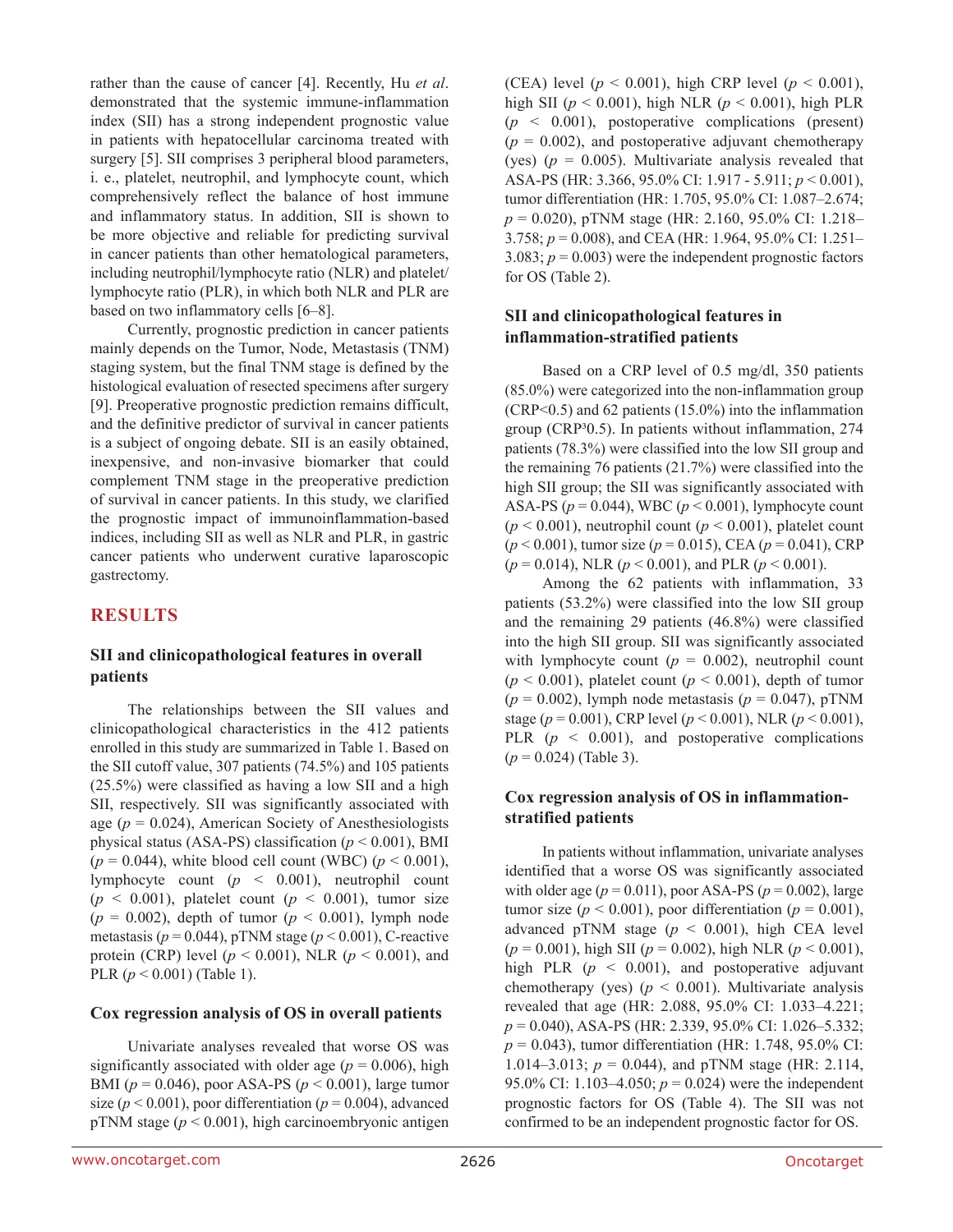|                             | <b>SII</b>            |                        |                             |           |  |  |  |  |  |  |  |
|-----------------------------|-----------------------|------------------------|-----------------------------|-----------|--|--|--|--|--|--|--|
| Characteristics             |                       | <661.9                 | $\geq 661.9$                |           |  |  |  |  |  |  |  |
|                             | <b>Total patients</b> | $(n = 307)$            | $(n = 105)$                 | $p$ value |  |  |  |  |  |  |  |
| Age (years)                 |                       | $70(36-91)$            | 74 (43-90)                  | 0.024     |  |  |  |  |  |  |  |
| Gender                      |                       |                        |                             | 0.648     |  |  |  |  |  |  |  |
| Male                        | 287                   | 212                    | 75                          |           |  |  |  |  |  |  |  |
| Female                      | 125                   | 95                     | 30                          |           |  |  |  |  |  |  |  |
| <b>ASA</b>                  |                       |                        |                             | < 0.001   |  |  |  |  |  |  |  |
| $\mathbf{1}$                | 24                    | 20                     | $\overline{4}$              |           |  |  |  |  |  |  |  |
| $\sqrt{2}$                  | 349                   | 269                    | 80                          |           |  |  |  |  |  |  |  |
| 3                           | 39                    | 18                     | 21                          |           |  |  |  |  |  |  |  |
| <b>BMI</b>                  |                       | $22.5(14.7-40.4)$      | $21.8(14.0-32.5)$           | 0.044     |  |  |  |  |  |  |  |
| <b>WBC</b>                  |                       | 5530 (1830-9280)       | 6490 (3510-13700)           | < 0.001   |  |  |  |  |  |  |  |
| Lymphocyte                  |                       | 1760 (470-3780)        | 1220 (230-2500)             | < 0.001   |  |  |  |  |  |  |  |
| Neutroohil                  |                       | 3169 (1100-6190)       | 4510 (2650-8494)            | < 0.001   |  |  |  |  |  |  |  |
| Platelet                    |                       | $205(58-460)$          | 251 (119-726)               | < 0.001   |  |  |  |  |  |  |  |
| Tumor size (mm)             |                       | $40(3-180)$            | $50(5-170)$                 | 0.002     |  |  |  |  |  |  |  |
| Differentiation             |                       |                        |                             | 0.305     |  |  |  |  |  |  |  |
| Well                        | 81                    | 65                     | 16                          |           |  |  |  |  |  |  |  |
| Moderate                    | 152                   | 108                    | 44                          |           |  |  |  |  |  |  |  |
| Poor                        | 179                   | 134                    | 45                          |           |  |  |  |  |  |  |  |
| Depth of tumor              |                       |                        |                             | < 0.001   |  |  |  |  |  |  |  |
| $T1a-1b$                    | 218                   | 180                    | 38                          |           |  |  |  |  |  |  |  |
| $\sqrt{2}$                  | 54                    | 42                     | 12                          |           |  |  |  |  |  |  |  |
| 3                           | 59                    | 37                     | 22                          |           |  |  |  |  |  |  |  |
| $4a-4b$                     | 81                    | 48                     | 33                          |           |  |  |  |  |  |  |  |
| Lymph node metastasis       |                       |                        |                             | 0.044     |  |  |  |  |  |  |  |
| N <sub>0</sub>              | 274                   | 215                    | 59                          |           |  |  |  |  |  |  |  |
| N1                          | 50                    | 36                     | 14                          |           |  |  |  |  |  |  |  |
| N2                          | 45                    | 27                     | 18                          |           |  |  |  |  |  |  |  |
| N <sub>3</sub>              | 43                    | 29                     | 14                          |           |  |  |  |  |  |  |  |
| Pathological stage          |                       |                        |                             | < 0.001   |  |  |  |  |  |  |  |
| $1a-1b$                     | 247                   | 203                    | 44                          |           |  |  |  |  |  |  |  |
| $2a-2b$                     | 73                    | 49                     | 24                          |           |  |  |  |  |  |  |  |
|                             | 92                    | 55                     | 37                          |           |  |  |  |  |  |  |  |
| $3a-3c$                     |                       |                        |                             |           |  |  |  |  |  |  |  |
| CEA antigen (ng/ml)         |                       | $3.2(0.7-106)$         | $3.5(0.8-163.3)$            | 0.144     |  |  |  |  |  |  |  |
| $CRP$ (mg/l)                |                       | $0.07(0.01 - 6.31)$    | $0.15(0.01 - 11.10)$        | < 0.001   |  |  |  |  |  |  |  |
| <b>NLR</b>                  |                       | $1.826(0.648 - 6.893)$ | 4.660<br>$(1.880 - 16.043)$ | < 0.001   |  |  |  |  |  |  |  |
| <b>PLR</b>                  |                       | $116.9(43.8-276.9)$    | 212.0 (99.4-992.7)          | < 0.001   |  |  |  |  |  |  |  |
| Postoperative complications |                       |                        |                             | 0.087     |  |  |  |  |  |  |  |
| absent                      | 290                   | 223                    | 67                          |           |  |  |  |  |  |  |  |
| present                     | 122                   | 84                     | 38                          |           |  |  |  |  |  |  |  |
| Adjuvant chemotherapy       |                       |                        |                             | 0.133     |  |  |  |  |  |  |  |
| Yes                         | 114                   | 79                     | 35                          |           |  |  |  |  |  |  |  |
| $\rm No$                    | 298                   | 228                    | $70\,$                      |           |  |  |  |  |  |  |  |

| Table 1: Relationships between SII and clinicopathological features in overall gastric cancer patients |  |  |
|--------------------------------------------------------------------------------------------------------|--|--|
|                                                                                                        |  |  |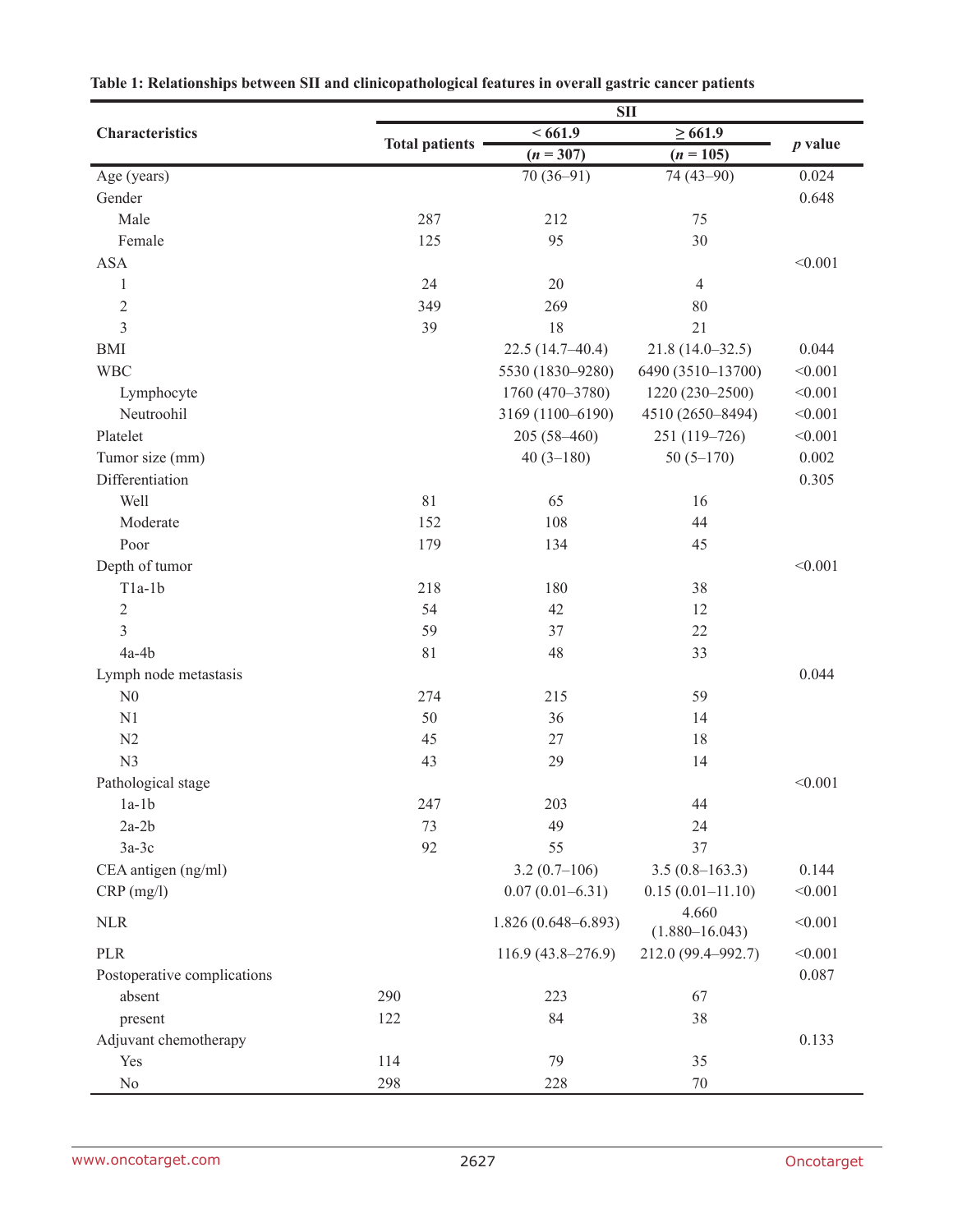| Table 2: Univariate and multivariate analyses for OS in overall gastric cancer patients |  |  |
|-----------------------------------------------------------------------------------------|--|--|
|-----------------------------------------------------------------------------------------|--|--|

| <b>Variables</b>               | <b>Patients</b> | Category or               |           | <b>Univariate</b> |           |           | <b>Multivariate</b> |                |  |  |
|--------------------------------|-----------------|---------------------------|-----------|-------------------|-----------|-----------|---------------------|----------------|--|--|
|                                | $(n = 412)$     | characteristics           | <b>HR</b> | 95%CI             | $p$ value | <b>HR</b> | 95%CI               | <i>p</i> value |  |  |
| Age                            | 112/300         | $(<65/\geq 65)$           | 2.242     | 1.268-3.962       | 0.006     | 1.576     | $0.870 - 2.854$     | 0.134          |  |  |
| Gender                         | 125/287         | (female/male)             | 1.389     | $0.865 - 2.228$   | 0.174     |           |                     |                |  |  |
| <b>BMI</b>                     | 372/40          | $(>18.5/\leq 18.5)$       | 1.785     | $1.009 - 3.156$   | 0.046     | 1.696     | $0.928 - 3.100$     | 0.086          |  |  |
| <b>ASA</b>                     | 373/39          | $(\leq3/\geq3)$           | 4.378     | $2.613 - 7.336$   | < 0.001   | 3.366     | 1.917-5.911         | < 0.001        |  |  |
| Tumor size                     | 244/168         | $(\leq 5/\geq 5)$         | 2.275     | 1.496-3.460       | < 0.001   | 1.396     | $0.836 - 2.332$     | 0.202          |  |  |
| Differentiation                | 232/180         | well & mod/poor           | 1.85      | $1.220 - 2.807$   | 0.004     | 1.705     | $1.087 - 2.674$     | 0.02           |  |  |
| pStage                         | 320/92          | (1,2/3)                   | 3.647     | 2.415-5.509       | < 0.001   | 2.16      | 1.218-3.758         | 0.008          |  |  |
| <b>CEA</b>                     | 318/94          | $(\leq 5.0/\geq 5.0)$     | 2.245     | $1.467 - 3.436$   | < 0.001   | 1.964     | $1.251 - 3.083$     | 0.003          |  |  |
| <b>CRP</b>                     | 350/62          | (<0.5/>0.5)               | 2.452     | 1.555-3.865       | < 0.001   | 1.284     | $0.750 - 2.199$     | 0.361          |  |  |
| <b>SII</b>                     | 307/105         | $(\leq 661.9/\geq 661.9)$ | 2.669     | 1.755-4.060       | < 0.001   | 1.055     | $0.510 - 2.182$     | 0.885          |  |  |
| <b>NLR</b>                     | 268/144         | $(\leq 2.529/\geq 2.529)$ | 2.465     | $1.630 - 3.728$   | < 0.001   | 1.571     | $0.804 - 3.069$     | 0.187          |  |  |
| <b>PLR</b>                     | 349/63          | $(\leq 212.1/\geq 212.1)$ | 2.671     | 1.680-4.244       | < 0.001   | 1.417     | $0.780 - 2.573$     | 0.252          |  |  |
| Postoperative<br>complications | 290/122         | (absent/present)          | 1.982     | $1.300 - 3.020$   | 0.002     | 1.474     | $0.934 - 2.325$     | 0.095          |  |  |
| Adjuvant                       | 298/114         | (No/Yes)                  | 1.814     | 1.193-2.757       | 0.005     | 0.979     | $0.587 - 1.634$     | 0.936          |  |  |

# **Table 3: Relationships between SII and clinicopathological features in inflammation-stratified gastric cancer patients**

|                       |                          |                   | <b>Without inflammation</b> | With inflammation |                  |                   |                   |           |  |  |  |
|-----------------------|--------------------------|-------------------|-----------------------------|-------------------|------------------|-------------------|-------------------|-----------|--|--|--|
|                       |                          |                   | <b>SII</b>                  | <b>SII</b>        |                  |                   |                   |           |  |  |  |
| Characteristics       | <b>Total</b><br>patients | <661.9            | $\geq 661.9$                |                   | <b>Total</b>     | <661.9            | $\geq 661.9$      |           |  |  |  |
|                       |                          | $(n = 274)$       | $(n = 76)$                  | $p$ value         | patients         | $(n = 33)$        | $(n = 29)$        | $p$ value |  |  |  |
| Age (years)           |                          | $69.5(36-91)$     | $73.5(43 - 89)$             | 0.081             |                  | 74 (56-82)        | 74 (61-90)        | 0.374     |  |  |  |
| Gender                |                          |                   |                             | 0.975             |                  |                   |                   | 0.546     |  |  |  |
| Male                  | 240                      | 188               | 52                          |                   | 47               | 24                | 23                |           |  |  |  |
| Female                | 110                      | 86                | 24                          |                   | 15               | $\boldsymbol{9}$  | 6                 |           |  |  |  |
| <b>ASA</b>            |                          |                   |                             | 0.044             |                  |                   |                   | 0.018     |  |  |  |
| 1                     | 24                       | 20                | $\overline{4}$              |                   | $\boldsymbol{0}$ | $\mathbf{0}$      | $\overline{0}$    |           |  |  |  |
| 2                     | 302                      | 240               | 62                          |                   | 47               | 29                | 18                |           |  |  |  |
| 3                     | 24                       | 14                | 10                          |                   | 15               | $\overline{4}$    | 11                |           |  |  |  |
| <b>BMI</b>            |                          | $22.5(14.7-40.4)$ | $21.9(15.4 - 32.5)$         | 0.067             |                  | $22.0(15.6-28.3)$ | $21.5(14.0-29.8)$ | 0.703     |  |  |  |
| <b>WBC</b>            |                          | 5495 (1830-9280)  | 6480 (4040-10300)           | < 0.001           |                  | 6130 (3180-8260)  | 6730 (3510-13700) | 0.066     |  |  |  |
| Lymphocyte            |                          | 1780 (470-3780)   | $1220(230-2270)$            | < 0.001           |                  | $1660(800-3180)$  | $1220(450-2500)$  | 0.002     |  |  |  |
| Neutroohil            |                          | 3125 (1100-6190)  | 4530 (2710-7537)            | < 0.001           |                  | 3492 (1710-5770)  | 4440 (2650-8494)  | < 0.001   |  |  |  |
| Platelet              |                          | $207(58 - 460)$   | 248 (123-665)               | < 0.001           |                  | $199(94 - 343)$   | 295 (119-726)     | < 0.001   |  |  |  |
| Tumor size (mm)       |                          | $38(4 - 180)$     | $50(5-150)$                 | 0.015             |                  | $50(3-126)$       | $65(12-170)$      | 0.244     |  |  |  |
| Differentiation       |                          |                   |                             | 0.501             |                  |                   |                   | 0.298     |  |  |  |
| Well                  | 73                       | 59                | 14                          |                   | $\,$ 8 $\,$      | 6                 | $\sqrt{2}$        |           |  |  |  |
| Moderate              | 123                      | 92                | 31                          |                   | 29               | 16                | 13                |           |  |  |  |
| Poor                  | 154                      | 123               | 31                          |                   | 25               | 11                | 14                |           |  |  |  |
| Depth of tumor        |                          |                   |                             | 0.088             |                  |                   |                   | 0.002     |  |  |  |
| $T1a-1b$              | 200                      | 166               | 34                          |                   | 18               | 14                | $\overline{4}$    |           |  |  |  |
| $\mathfrak{2}$        | 48                       | 36                | 12                          |                   | 6                | 6                 | $\mathbf{0}$      |           |  |  |  |
| 3                     | 46                       | 33                | 13                          |                   | 13               | 4                 | 9                 |           |  |  |  |
| $4a-4b$               | 56                       | 39                | 17                          |                   | 25               | 9                 | 16                |           |  |  |  |
| Lymph node metastasis |                          |                   |                             | 0.662             |                  |                   |                   | 0.047     |  |  |  |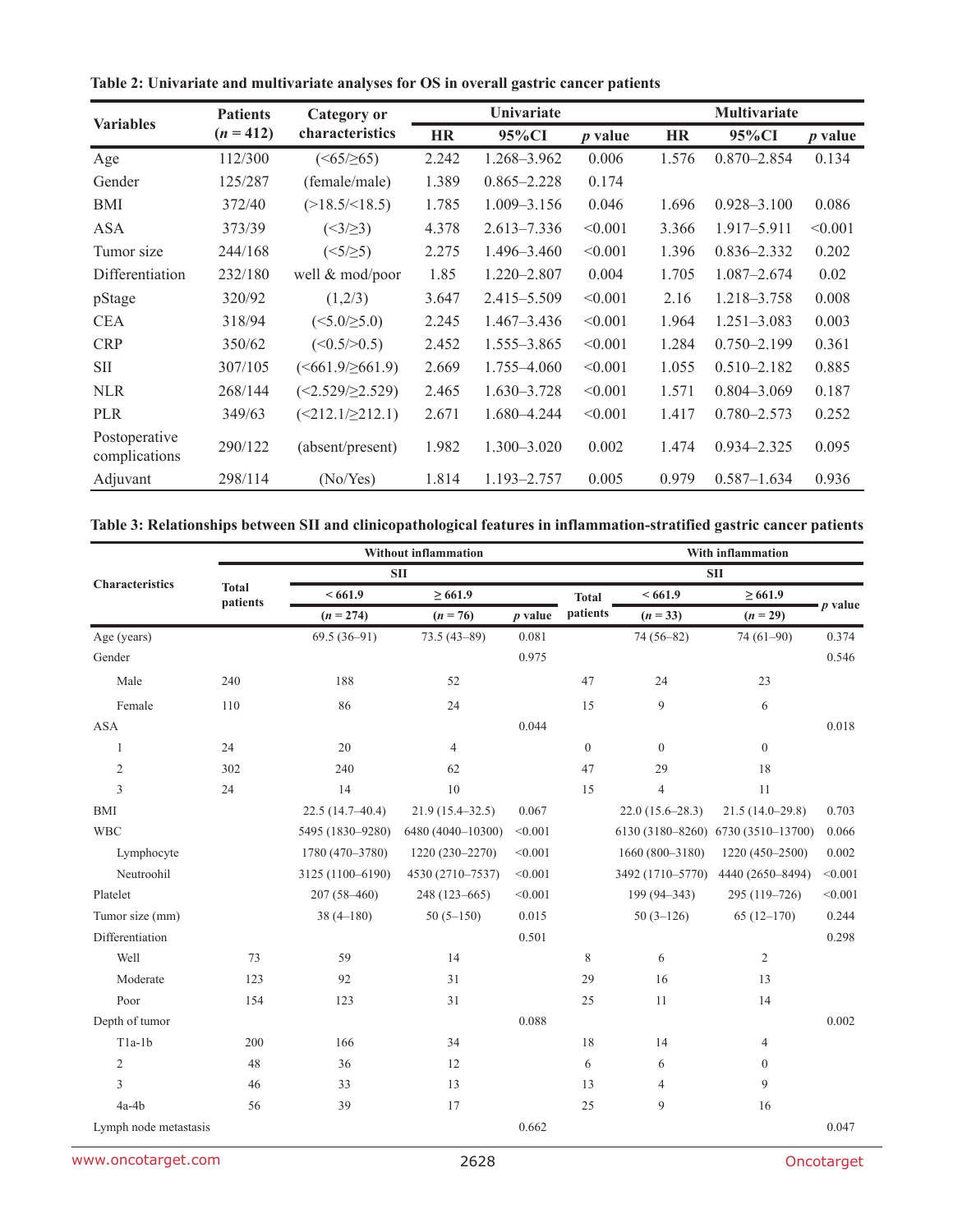| N <sub>0</sub>                 | 245 | 196                 | 49                                             |         | 29 | 19                         | 10                          |         |
|--------------------------------|-----|---------------------|------------------------------------------------|---------|----|----------------------------|-----------------------------|---------|
| N1                             | 49  | 29                  | 11                                             |         | 10 | 7                          | 3                           |         |
| N <sub>2</sub>                 | 30  | 23                  | 7                                              |         | 15 | $\overline{4}$             | 11                          |         |
| N <sub>3</sub>                 | 35  | 26                  | 9                                              |         | 8  | 3                          | 5                           |         |
| Pathological stage             |     |                     |                                                | 0.088   |    |                            |                             | 0.001   |
| $1a-1b$                        | 226 | 185                 | 41                                             |         | 21 | 18                         | 3                           |         |
| $2a-2b$                        | 59  | 43                  | 16                                             |         | 14 | 6                          | 8                           |         |
| $3a-3c$                        | 65  | 46                  | 19                                             |         | 27 | 9                          | 18                          |         |
| CEA antigen (ng/ml)            |     | $3.1(0.7-106)$      | $3.6(0.8-163.3)$                               | 0.041   |    | $3.7(1.0-76.3)$            | $2.8(1.3-29.5)$             | 0.323   |
| <b>NLR</b>                     |     |                     | $1.784(0.648 - 6.894)$ 3.71 $(1.968 - 16.043)$ | < 0.001 |    | 2.196<br>$(0.881 - 3.667)$ | 3.656<br>$(1.880 - 6.909)$  | < 0.001 |
| <b>PLR</b>                     |     | $117.0(46.7-276.9)$ | 202.1 (99.4-708.7)                             | < 0.001 |    | 115.2<br>$(43.8 - 221.3)$  | 234.0 (119.6–992.7) < 0.001 |         |
| Postoperative<br>complications |     |                     |                                                | 0.955   |    |                            |                             | 0.024   |
| absent                         | 257 | 201                 | 56                                             |         | 33 | 22                         | 11                          |         |
| present                        | 93  | 73                  | 20                                             |         | 29 | 11                         | 18                          |         |
| Adjuvant chemotherapy          |     |                     |                                                | 0.338   |    |                            |                             | 0.513   |
| Yes                            | 91  | 68                  | 23                                             |         | 23 | 11                         | 12                          |         |
| N <sub>o</sub>                 | 259 | 206                 | 53                                             |         | 39 | 22                         | 17                          |         |

**Table 4: Univariate and multivariate analyses for OS in inflammation-stratified gastric cancer patients**

|                                | <b>Without inflammation</b>    |                                                          |            |                           |                |           |                         |                           |                         |           |                                 | With inflammation            |           |                 |                           |
|--------------------------------|--------------------------------|----------------------------------------------------------|------------|---------------------------|----------------|-----------|-------------------------|---------------------------|-------------------------|-----------|---------------------------------|------------------------------|-----------|-----------------|---------------------------|
|                                |                                |                                                          | Univariate |                           | Multivariate   |           |                         |                           | Univariate analysis     |           |                                 | <b>Multivariate analysis</b> |           |                 |                           |
| <b>Variables</b>               | <b>Patients</b><br>$(n = 350)$ | Category or<br>characteristics                           | <b>HR</b>  | 95%CI                     | <i>p</i> value | <b>HR</b> | 95%CI                   | $\boldsymbol{p}$<br>value | Patients'<br>$(n = 62)$ | <b>HR</b> | 95%CI                           | $\boldsymbol{p}$<br>value    | <b>HR</b> | 95%CI           | $\boldsymbol{p}$<br>value |
| Age                            | 100/250                        | $(\le65/\ge65)$                                          | 2.395      | $1.221 - 4.700$           | 0.011          | 2.088     | 1.033-4.221             | 0.04                      | 12/50                   | 1.511     | 0.519-4.396 0.449               |                              |           |                 |                           |
| Gender                         | (110/240)                      | (female/male)                                            |            | 1.266 0.735-2.181         | 0.395          |           |                         |                           | 15/47                   | 1.487     | 0.559-3.955 0.427               |                              |           |                 |                           |
| <b>BMI</b>                     | 318/32                         | $(>18.5/\leq 18.5)$                                      | 1.63       | $0.830 - 3.201$           | 0.156          |           |                         |                           | 54/8                    | 3.208     | 1.050-9.803 0.041               |                              | 5.055     | 1.442-17.726    | 0.011                     |
| ASA                            | 326/24                         | $(\leq3/\geq3)$                                          | 3.3        | 1.554-7.010               | 0.002          | 2.339     | $1.026 - 5.332$         | 0.043                     | 47/15                   | 3 7 1 1   | 1.689-8.152 0.001               |                              | 3.403     | 1.388-8.342     | 0.007                     |
| Tumor size                     | 219/131                        | $(\leq 5/\geq 5)$                                        | 2.515      | $1.533 - 4.126 \le 0.001$ |                | 1.473     | $0.813 - 2.667$ $0.201$ |                           | 25/37                   | 1.109     | $0.502 - 2.452$ 0.798           |                              |           |                 |                           |
| Differentiation                | 195/55                         | (well $& \text{mod}/$<br>poor)                           | 2.297      | 1.384-3.821               | 0.001          | 1.748     | $1.014 - 3.013$ 0.044   |                           | 37/25                   | 1.317     | $0.602 - 2.880$ 0.49            |                              |           |                 |                           |
| pStage                         | 285/65                         | (1,2/3)                                                  | 3.951      | $2.421 - 6.447$           | < 0.001        | 2.114     | $1.103 - 4.050$ 0.024   |                           | 35/27                   | 1.989     | 0.898-4.273 0.091               |                              |           |                 |                           |
| <b>CEA</b>                     | 273/77                         | $(\leq 5.0/\geq 5.0)$                                    | 2.291      | 1.388-3.781               | 0.001          | 1.703     | 0.994-2.917             | 0.053                     | 47/17                   | 2.12      | 0.932-4.822 0.073               |                              |           |                 |                           |
| <b>SII</b>                     | 274/76                         | $(\leq 661.9/\geq 661.9)$                                | 2.229      | 1.330-3.735               | 0.002          | 0.783     | $0.350 - 1.751$         | 0.551                     | 33/29                   | 2.776     | 1.227-6.279 0.014               |                              | 4.208     | 1.189-14.887    | 0.026                     |
| <b>NLR</b>                     | 241/109                        | $(\leq 2.529 \geq 2.529)$ 2.172                          |            | 1.327-3.557               | 0.002          | 1.755     | $0.848 - 3.630$         | 0.13                      | 27/35                   | 2.362     | 1.016-5.490 0.046               |                              | 0.602     | $0.159 - 2.274$ | 0.454                     |
| <b>PLR</b>                     | 306/44                         | $(\leq 212.1/\geq 212.1)$ 2.921 1.655-5.157 $\leq 0.001$ |            |                           |                | 2.068     | 1.007-4.245 0.058       |                           | 43/19                   | 1.467     | $0.649 - 3.316$ 0.358           |                              |           |                 |                           |
| Postoperative<br>complications | 257/93                         | (absent/present) 1.645 0.977-2.771                       |            |                           | 0.061          |           |                         |                           | 33/29                   |           | 2.126 0.970-4.661 0.060         |                              |           |                 |                           |
| Adjuvant                       | 259/91                         | (No/Yes)                                                 | 2.794      | $1.714 - 4.554 \le 0.001$ |                | 1.355     | $0.749 - 2.451$ $0.315$ |                           | 39/23                   |           | $0.411$ $0.165 - 1.025$ $0.057$ |                              |           |                 |                           |

On univariate analyses for patients with inflammation, OS was found to be significantly associated with high BMI ( $p = 0.041$ ), poor ASA-PS ( $p = 0.001$ ), high SII ( $p = 0.014$ ), and high NLR  $(p = 0.046)$ . Multivariate analysis revealed that BMI (HR: 5.055, 95.0% CI: 1.442– 17.726; *p* = 0.011), ASA-PS (HR: 3.403, 95.0% CI: 1.388 –8.342; *p* = 0.007), and SII (HR: 4.208, 95.0% CI: 1.189 –14.887; *p* = 0.026) were the independent prognostic factors of OS.

#### **SII and OS across all patients**

Patients with a low SII had a 3-year OS rate of 86.5% and a 5-year OS rate of 78.9%. In patients with

a high SII, the 3-and 5-year OS rates were 74.1% and 54.7%, respectively. The log-rank test demonstrated that patients with a high SII had significantly worse OS than those with a low SII  $(p < 0.001)$  (Figure 1).

#### **SII and OS in inflammation-stratified groups**

In patients without inflammation, the Kaplan-Meier analysis revealed that the 3- and 5-year OS rates in patients with a low SII were 87.5% and 79.9%, respectively, while for patients with a high SII the 3- and 5-year OS rates were 84.3% and 63.0%, respectively. The log-rank test demonstrated that patients with a high SII had significantly worse OS than those with a low SII ( $p = 0.002$ ) (Figure 2A).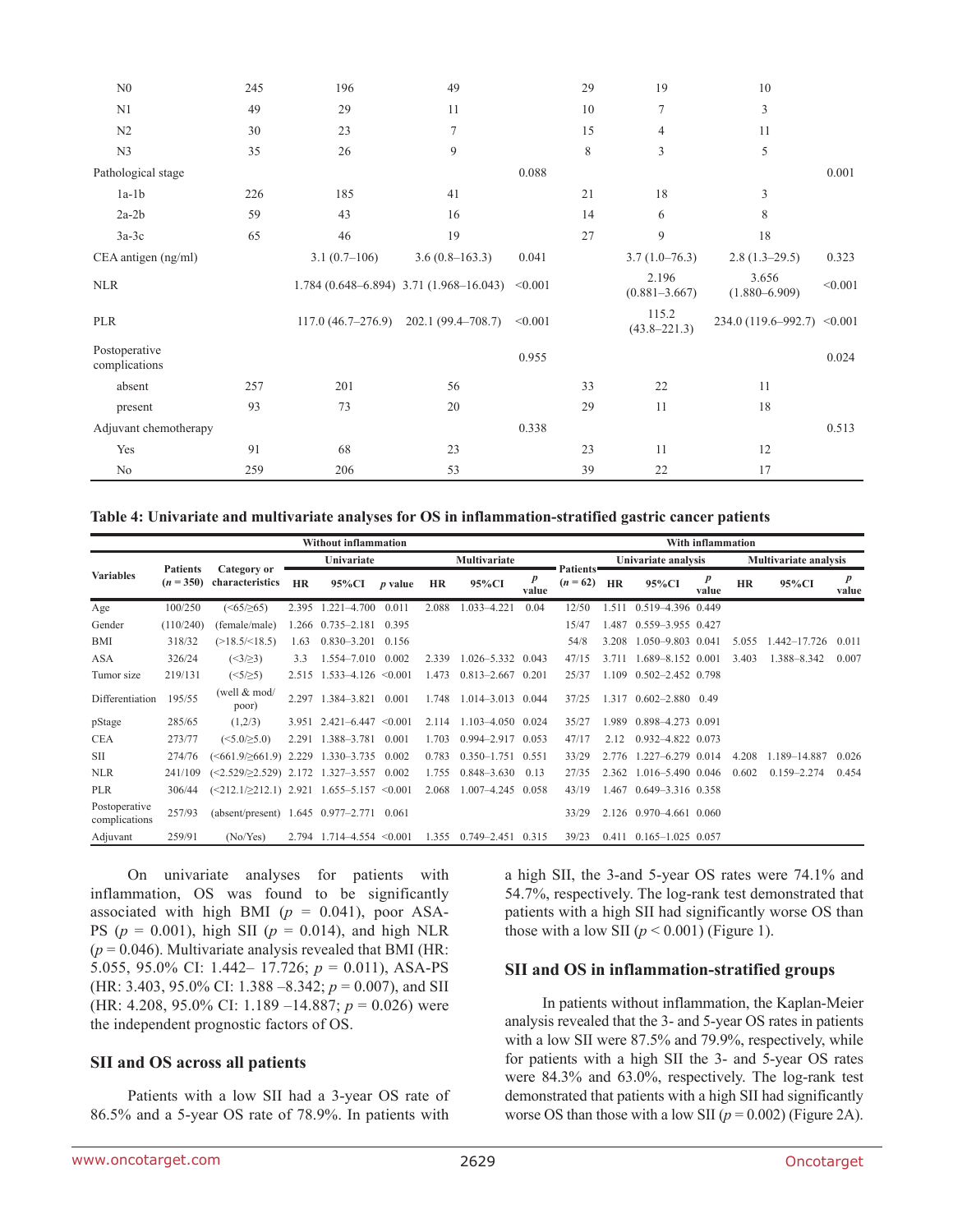In patients with inflammation, the Kaplan-Meier analysis revealed that the 3- and 5-year OS rates in patients with a low SII were 79.0% and 70.7%, respectively, and those in patients with a high SII the 3 and 5-year OS rates were 50.0% and 35.8%, respectively. The log-rank test demonstrated that patients with a high SII had significantly worse OS than those with a low SII  $(p = 0.011)$  (Figure 2B).

#### **Predictive ability of SII, NLR, and PLR for OS in inflammation-stratified patients**

In patients without inflammation, AUCs for SII, NLR, and PLR were 0.565, 0.584 and 0.577, respectively (Figure 3A). Additionally, AUCs for SII, NLR and PLR in patients with inflammation were 0.614, 0.603 and 0.565, respectively. SII consistently had a higher AUC value compare to NLR and PLR in gastric cancer patients with inflammation (Figure 3B).

#### **DISCUSSION**

Previous studies have compared the prognostic impact of inflammation-based parameters, including SII and NLR, in lung, pancreas, ovary, or colon cancer [10–13]. To our knowledge, however, there are no studies on the most suitable parameter for predicting long-term outcomes in gastric cancer. Thus, in this study, we aimed to clarify the clinical and prognostic values of preoperative systemic inflammatory indicators, including SII, NLR, and PLR, in gastric cancer patients who underwent curative laparoscopic gastrectomy.

Neutrophils play crucial roles in the pathogenesis of cancer by enhancing the proliferation, invasion, and metastasis of cancer cells via the release of cytokines and chemokines such as interleukin (IL)-6 and tumor necrosis factor-α (TNF-α). Furthermore, these inflammatory cytokines/chemokines promote angiogenesis and cellular DNA damage, inhibit apoptosis, and protect cancer cells



**Figure 1: Postoperative OS based on SII in overall gastric cancer patients.**



**Figure 2: Postoperative OS based on SII in gastric cancer patients** without inflammation (**A**) and with inflammation (**B**).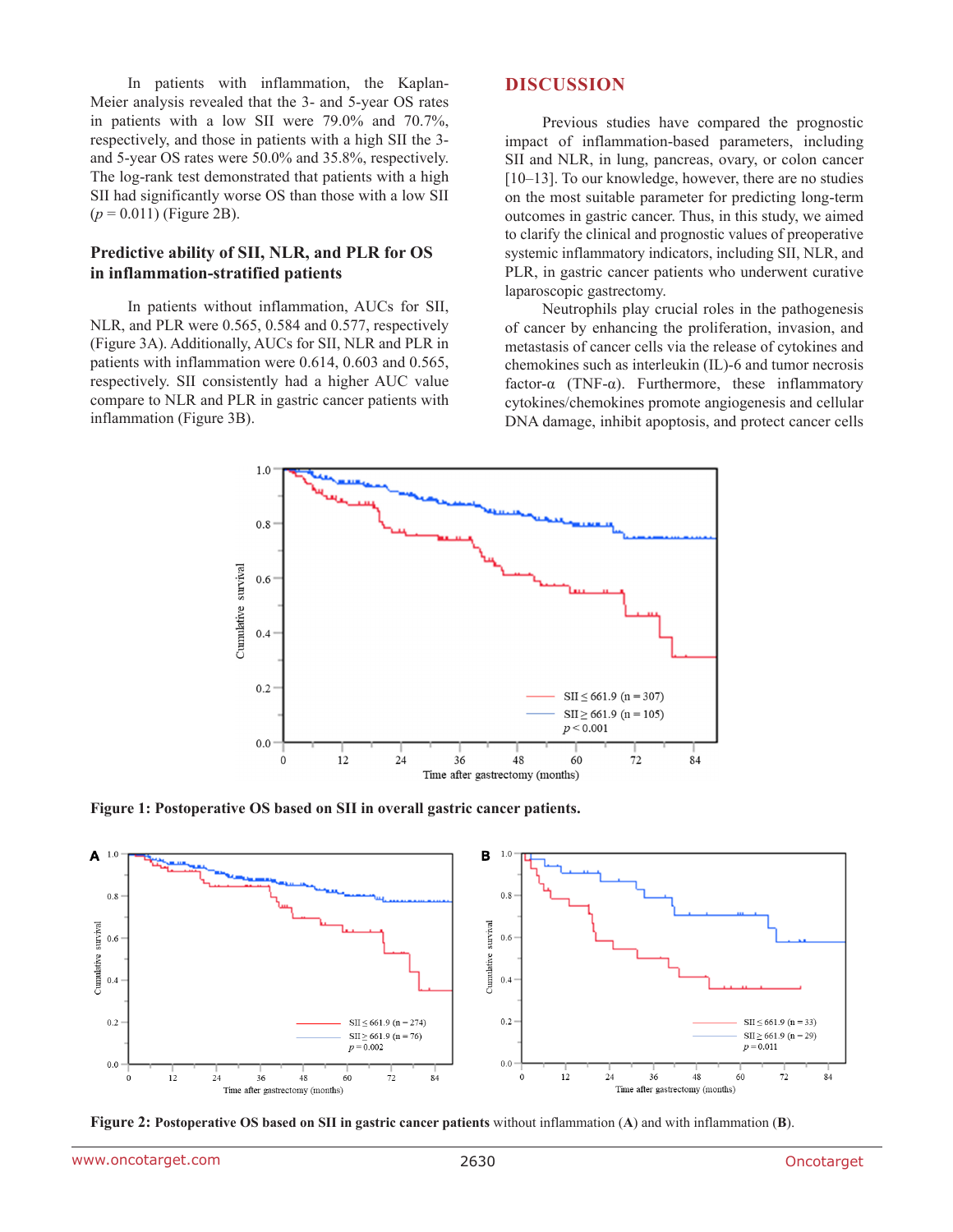from immune surveillance. As a result, an increasing number of neutrophils can establish a favorable tumor microenvironment and then promote tumor progression [14, 15].

Lymphocytes have an important role in tumor immune surveillance and defense against cancer by inducing cytotoxic cell death and inhibiting tumor cell proliferation and migration. Lymphocytes also block the proliferation and migration of cancer cells by secreting cytokines, such as interferon-γ and TNF-α. Thus, lymphocytes can eliminate cancer cells through cellular and humoral immune mechanisms [16, 17].

Platelets have been proven to induce epithelialmesenchymal transition via platelet-derived transforming growth factor-β and direct platelet-tumor cell contact. The complex interaction between tumor cells and platelets favors distant metastasis of tumor cells and allows circulating tumor cells to escape from the host's immune surveillance [18, 19].

Based on the facts mentioned above, previous validations had warranted NLR and PLR, which consist of two types of inflammatory cells, to be well associated with cancer cell behavior and prognosis [10–13]. SII, which comprises 3 peripheral blood parameters, has recently been shown to be a more objective and reliable biomarker for predicting prognosis of cancer patients because it comprehensively reflects both the balance between host inflammatory and immune responses [5, 10].

In our study, a high SII was significantly associated with a larger tumor size, deeper invasion, increased lymph node metastasis, and advanced TNM stage in gastric cancer, indicating a more aggressive tumor phenotype. Therefore, SII could be a beneficial complement to TNM stage in the preoperative prediction of survival in cancer patients.

Virchow has reported that inflammatory reactions and cancer, several studies have found that CRP level is a prognostic factor in a variety of cancer [20]. Systemic inflammatory proteins represented by CRP are synthesized by hepatocytes and induced by proinflammatory cytokines, particularly IL-1, IL-6 and TNF-α [21, 22]. CRP is directly associated with acceleration of angiogenesis, which enhances the progression and metastasis of malignant tumors and contributes to the progression of cancer. CRP is one of the most frequently used serum markers to evaluate prognosis of cancer, but it lacks specificity and could be elevated in a number of systemic influences such as infections, surgery, and connective tissue disease [23–26]. CRP is one of the most frequently used serum markers to assess cancer prognosis, but due to lack of specificity, several studies have been reported, including Glasgow Prognostic Score (Glasgow Prognostic Score (GPS) and CRP/albumin ratio (CAR), which combine CRP and albumin [27–30]. Although the majority of gastric cancer patients have normal CRP, the prognosis prediction by combination of CRP and SII, which comprehensively reflect the balance of host immune and inflammatory status, is important in determining the individualized surveillance and optimized therapeutic strategy to improve prognosis. Inflammatory stratification analysis was performed based on a reference 0.5 mg/dl for CRP, a component of modified GPS reported by Miki et. al [31, 32]. In our inflammationbased cohort, NLR, PLR, and SII were associated with OS in univariate Cox analyses, but they inversely failed



**Figure 3: Predictive abilities of SII, NLR, and PLR for OS examined using ROC curve analysis in gastric cancer patients** without inflammation (**A**) and with inflammation (**B**).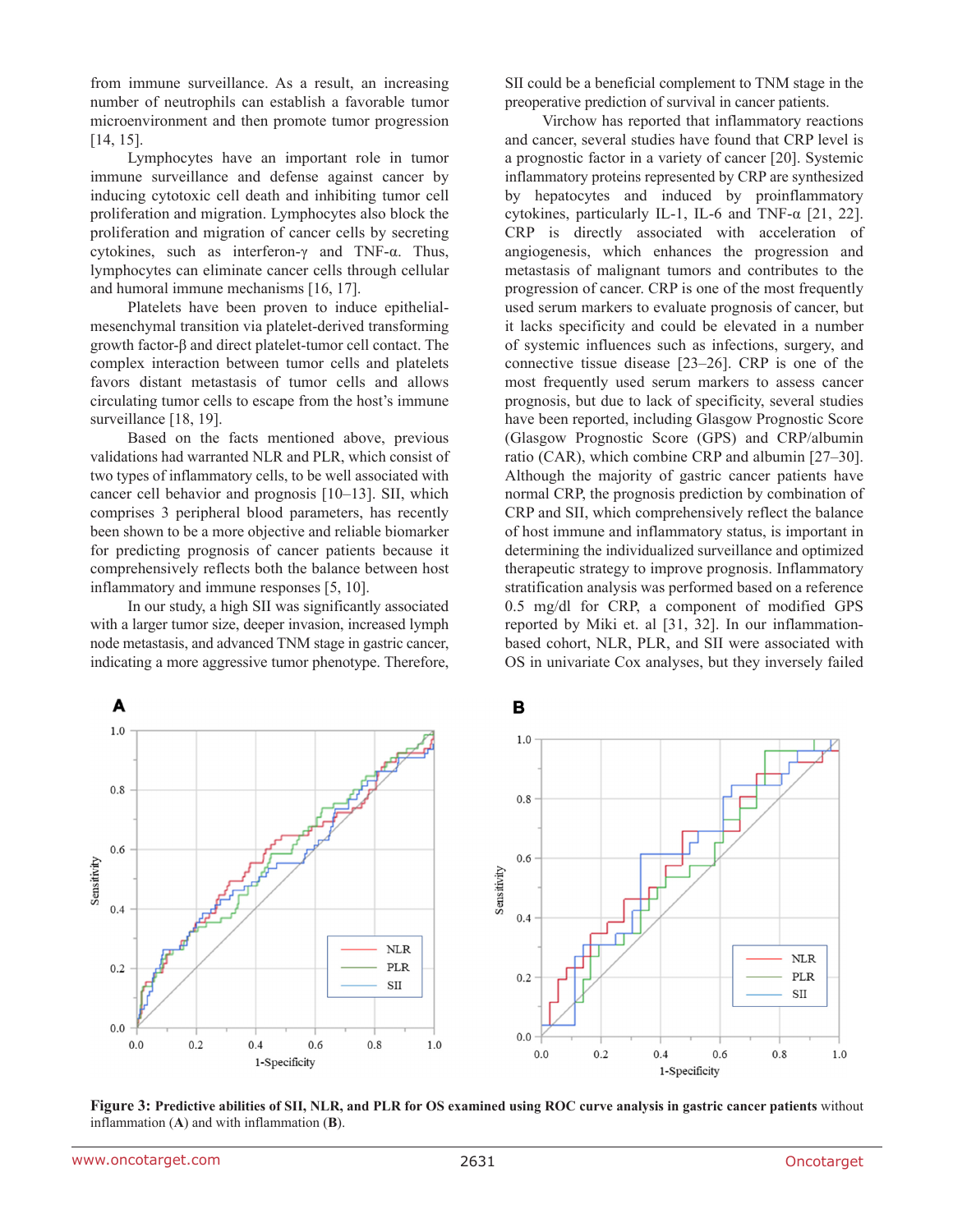to achieve statistical significance in patient without inflammation on multivariate analysis and TNM staging remained independent factor at multivariate. On the other hand, only SII remained as an independent factor on multivariate analysis in patients with inflammation, inversely TNM staging was not associated with prognosis in patients with inflammation. CRP alone is unlikely to be a cancer-specific prognostic predictor, but in patients with inflammation, it was possible to predict cancer-specific prognosis when evaluated in combination with SII. In addition, the comparison of AUC using ROC analysis demonstrated that SII was superior to NLR and PLR for predicting OS after surgery in gastric cancer patients with inflammation. In terms of results, the stratification of prognostic prediction based on SII value is rational especially in patients with non-specific inflammation represented by CRP.

Several limitations of this study should be acknowledged. First, this study was conducted with a small sample size in a single institution, which accounts for the lack of statistical power. Second, there are no universal standard cutoff values for inflammation indices. Most studies determined individual cutoff values by their relevance and significance. As a result, there is a wide range of cutoff values for these indices. Significant cutoff values for inflammatory indices should be verified in properly designed multicentric, independent cohort patients before adopting SII as a predictive biomarker in clinical practice. Third, monitoring of SII during perioperative therapy may provide more important information about the status of systemic inflammatory and immune response as well as therapeutic benefit. In this study, we failed to evaluate postoperative dynamic changes in the SII values. Finally, although SII is a useful and readily available routine blood data, the biological and molecular mechanisms that explain the prognostic predictive nature of SII have not been examined. Furthermore, in overall patients, multivariate analysis showed that SII was an independent prognostic factor for cancer-specific survival, but inflammation stratified analysis did not confirm that SII was an independent prognostic factor for cancer-specific survival (CSS), as only patients without inflammation were significantly associated with CSS (data unshown).

In summary, this study showed that preoperative SII is the most significant prognostic biomarker for OS, especially in patients with gastric cancer with inflammation, when compared to two-factor markers such as NLR and PLR. In the future, properly designed prospective studies should confirm the more significant prognostic value of SII in gastric cancer.

### **MATERIALS AND METHODS**

#### **Patients**

This retrospective study evaluated 412 consecutive patients who underwent curative laparoscopic gastrectomy for histologically verified gastric adenocarcinoma at our institution between January 2010 and December 2017. Exclusion criteria were as follows: neoadjuvant chemotherapy; active infection within 1 month before



**Figure 4: Predictive abilities of SII, NLR, and PLR for OS examined using ROC curve analysis in overall gastric cancer patients.**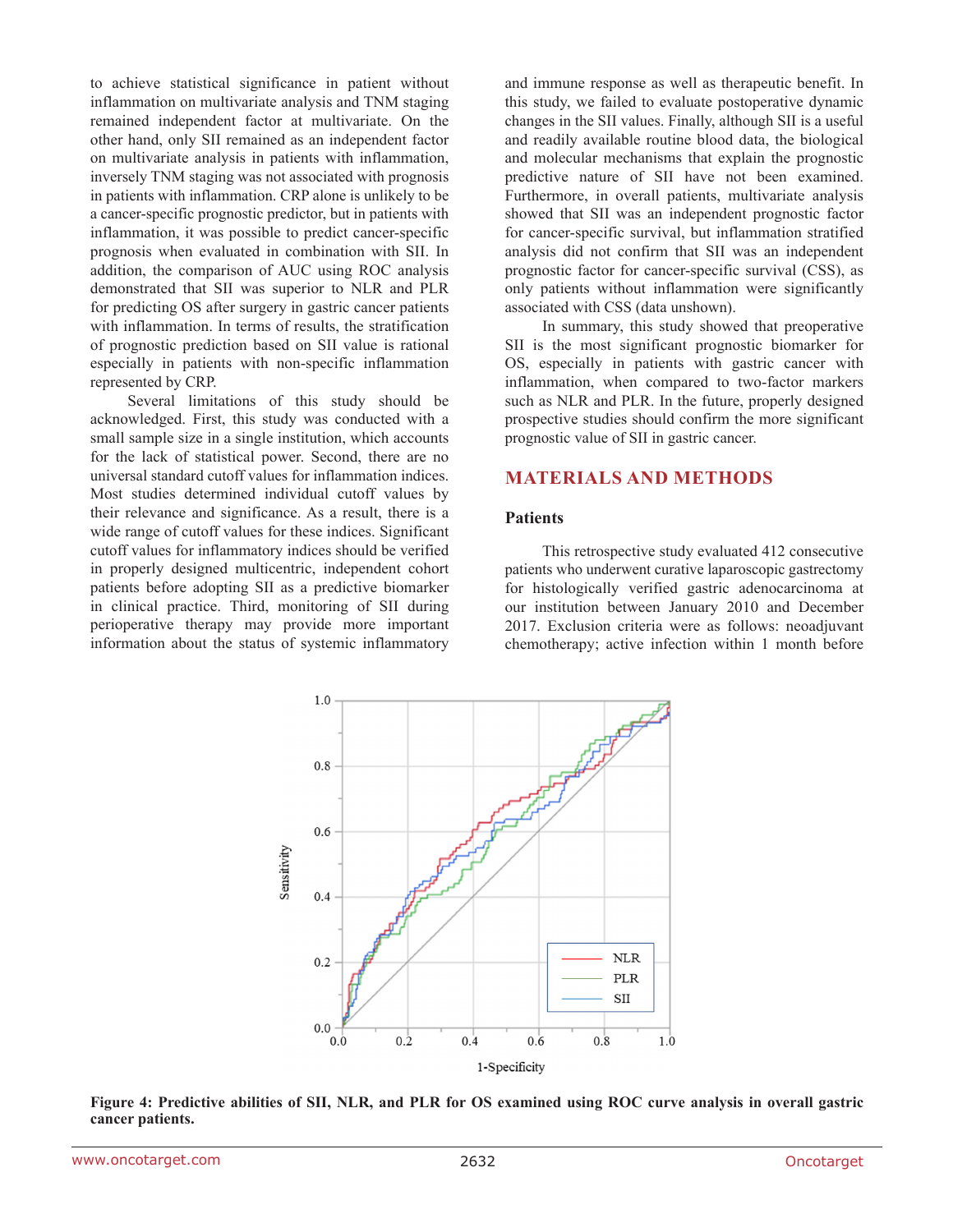surgery; inflammatory, bone marrow, hematological, or autoimmune disease; and a history of other malignancies within the preceding 5 years.

The extent of the gastrectomy and lymph node dissection were determined in accordance with the Japanese Gastric Cancer Treatment Guidelines (version 4) [33]. Similarly, postoperative adjuvant and post recurrence chemotherapy were administered according to the guidelines [33]. Postoperative complications were evaluated according to the Clavien-Dindo (CD) classification and serious complications were defined as grade II or higher [34]. Clinicopathological classification was assessed according to the International Union Against Cancer Tumor, Node, Metastasis (TNM) classification (seventh edition) [9].

The retrospective protocol of this study was approved by the Ethical Review Board of Shimane University, Faculty of Medicine (Shimane, Japan), and the study is registered with the University Hospital Medical Information Network Clinical Trials Registry (UMIN000030472). The requirement for written informed consent was waived because of the retrospective nature of the study.

#### **Hematological parameter calculation**

Preoperative complete blood count (CBC) and blood differential count were derived within 7 days prior to surgery from each patient. The SII was defined as follows:  $SII = platelet count \times neutrophil/lymphocyte count. The$ NLR and PLR were defined as follows: NLR = neutrophil/ lymphocyte count and PLR = platelet/lymphocyte count.

The receiver operating characteristic (ROC) curve was employed in determining the optimal cutoff value for each inflammation-based index for predicting overall survival (OS) after surgery. The optimal cutoff values were 661.9 for SII, 2.529 for NLR, and 212.1 for PLR, respectively. Consequently, patients were divided into a low or high group according to the individual optimal cutoff values for SII, NLR, and PLR. The area under the curves (AUC) for SII, NLR and PLR were 0.599, 0.613 and 0.593, respectively (Figure 4).

#### **Follow-up after surgery**

Patients were carefully followed up after surgery every 3 months for 2 years, and then every 6 months from years 3 to 5. The routine assessment for recurrence included blood examination, abdominal ultrasonography, chest X-ray imaging, and/or computed tomography. The OS was calculated from the date of surgical resection to the date of death from any cause or the date of last followup. The median follow-up duration was 35.9 months (range: 2.7–96.6 months).

### **Statistical analysis**

The differences between the categorical variables were evaluated by using the Chi-squared test or Fisher's exact test. The Kaplan-Meier method was used to plot OS after surgery. The differences between survival curves were evaluated via the log-rank test. Cox proportional hazards regression models and Hazard ratios were calculated to test differences between groups. Variables with a  $p$ -value  $\leq 0.05$  following univariate analysis were subsequently subject to multivariate logistic regression analysis. All statistical analyses were performed using JMP software (version 15 for Windows; SAS Institute) and a *p*-value < 0.05 was considered as statistically significant.

### **Abbreviations**

ASA-PS: American Society of Anesthesiologists physical status; AUC: area under the curve; BMI: body mass index; CAR: CRP/albumin ratio (CAR),; CD: Clavien–Dindo; CEA: carcinoembryonic antigen; CRP: C-reactive protein; CSS: cancer-specific survival; GPS: Glasgow Prognostic Score; HR: hazard ratio; IL: interleukin; NLR: neutrophil/lymphocyte ratio; OS: overall survival; PLR: platelet/lymphocyte ratio; RBC: red blood cell; SII: systemic immune-inflammation index; ROC: receiver operating characteristic; TNF-α: tumor necrosis factor-a; TNM: tumor–node–metastasis; WBC: white blood cell count.

### **Author contributions**

NH was the lead author and conceived this study. TM, YF, SK, and RH conducted this research. TY, YK, and TT collected the data, performed the analyses, and drafted the manuscript. YT reviewed the paper and the surgery technique. All authors read and approved the final manuscript.

### **ACKNOWLEDGMENTS**

None.

# **CONFLICTS OF INTEREST**

None of the authors have any conflicts of interest.

### **FUNDING**

This study received no external sources of funding.

### **REFERENCES**

- 1. Wang F, Arun P, Friedman J, Chen Z, Van Waes C. Current and potential inflammation targeted therapies in head and neck cancer. Curr Opin Pharmacol. 2009; 9:389-95. [https://](https://doi.org/10.1016/j.coph.2009.06.005) [doi.org/10.1016/j.coph.2009.06.005.](https://doi.org/10.1016/j.coph.2009.06.005) [\[PubMed\]](https://pubmed.ncbi.nlm.nih.gov/19570715)
- 2. Zhang J, Wang P, Ouyang H, Yin J, Liu A, Ma C, Liu L. Targeting cancer-related inflammation: chinese herbal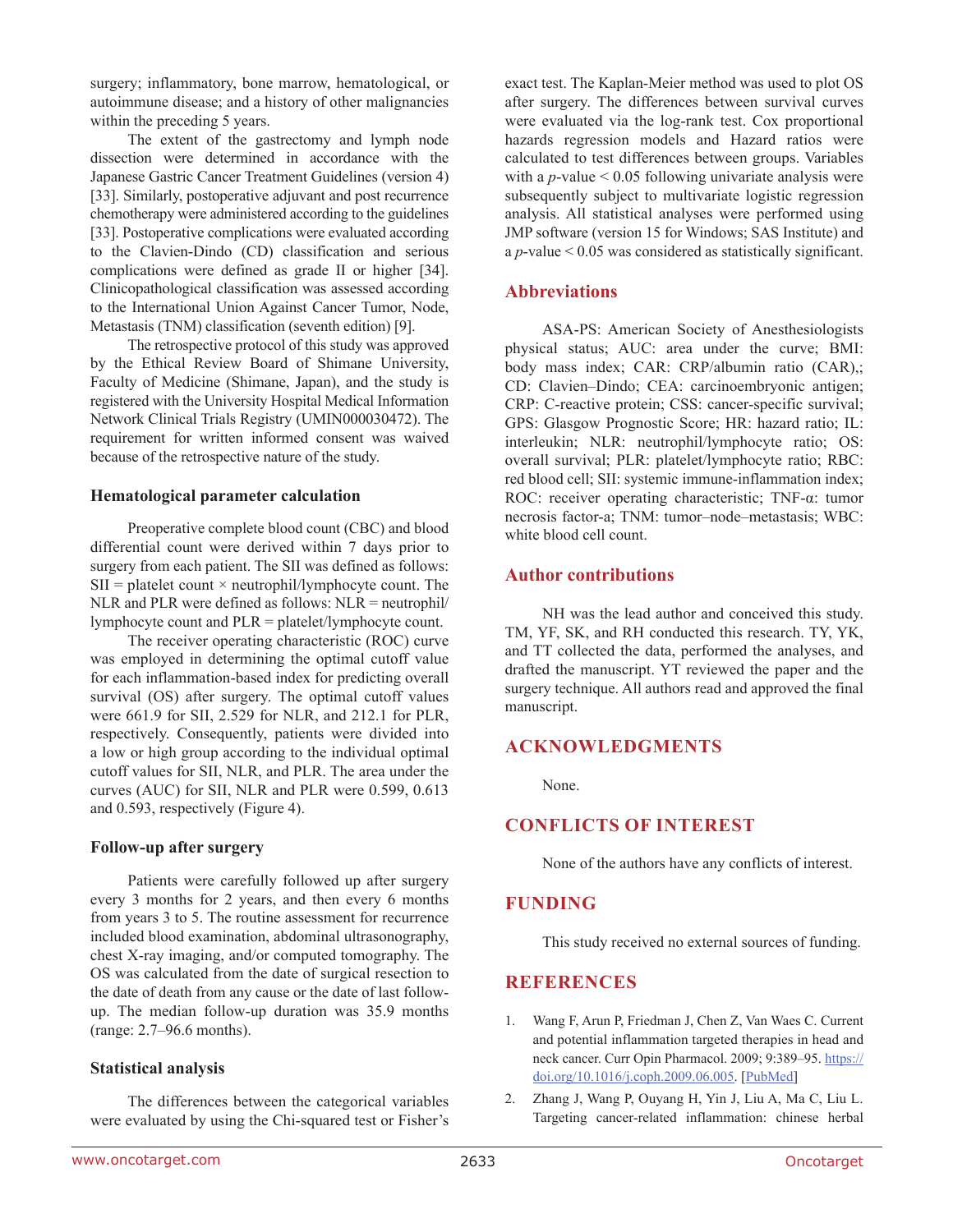medicine inhibits epithelial-to-mesenchymal transition in pancreatic cancer. PLoS One. 2013; 8:e70334. [https://doi.](https://doi.org/10.1371/journal.pone.0070334) [org/10.1371/journal.pone.0070334](https://doi.org/10.1371/journal.pone.0070334). [\[PubMed\]](https://pubmed.ncbi.nlm.nih.gov/23922983)

- 3. Candido J, Hagemann T. Cancer-related inflammation. J Clin Immunol. 2013; 33:S79–84. [https://doi.org/10.1007/](https://doi.org/10.1007/s10875-012-9847-0) [s10875-012-9847-0.](https://doi.org/10.1007/s10875-012-9847-0) [\[PubMed\]](https://pubmed.ncbi.nlm.nih.gov/23225204)
- 4. Azouz A, Razzaque MS, El-Hallak M, Taguchi T. Immunoinflammatory responses and fibrogenesis. Med Electron Microsc. 2004; 37:141–48. [https://doi.org/10.1007/](https://doi.org/10.1007/s00795-004-0255-2) [s00795-004-0255-2.](https://doi.org/10.1007/s00795-004-0255-2) [\[PubMed\]](https://pubmed.ncbi.nlm.nih.gov/15449105)
- 5. Hu B, Yang XR, Xu Y, Sun YF, Sun C, Guo W, Zhang X, Wang WM, Qiu SJ, Zhou J, Fan J. Systemic immuneinflammation index predicts prognosis of patients after curative resection for hepatocellular carcinoma. Clin Cancer Res. 2014; 20:6212–22. [https://doi.org/10.1158/1078-0432.](https://doi.org/10.1158/1078-0432.CCR-14-0442) [CCR-14-0442](https://doi.org/10.1158/1078-0432.CCR-14-0442). [\[PubMed\]](https://pubmed.ncbi.nlm.nih.gov/25271081)
- 6. Hirahara N, Matsubara T, Kawahara D, Nakada S, Ishibashi S, Tajima Y. Prognostic significance of preoperative inflammatory response biomarkers in patients undergoing curative thoracoscopic esophagectomy for esophageal squamous cell carcinoma. Eur J Surg Oncol. 2017; 43:493–501. [https://doi.org/10.1016/j.](https://doi.org/10.1016/j.ejso.2016.11.018) [ejso.2016.11.018.](https://doi.org/10.1016/j.ejso.2016.11.018) [\[PubMed\]](https://pubmed.ncbi.nlm.nih.gov/28034501)
- 7. Dutta S, Crumley AB, Fullarton GM, Horgan PG, McMillan DC. Comparison of the prognostic value of tumour- and patient-related factors in patients undergoing potentially curative resection of oesophageal cancer. World J Surg. 2011; 35:1861–66. [https://doi.org/10.1007/s00268-011-](https://doi.org/10.1007/s00268-011-1130-7) [1130-7](https://doi.org/10.1007/s00268-011-1130-7). [\[PubMed\]](https://pubmed.ncbi.nlm.nih.gov/21538187)
- 8. Feng JF, Huang Y, Chen QX. Preoperative platelet lymphocyte ratio (PLR) is superior to neutrophil lymphocyte ratio (NLR) as a predictive factor in patients with esophageal squamous cell carcinoma. World J Surg Oncol. 2014; 12:58. <https://doi.org/10.1186/1477-7819-12-58>. [\[PubMed\]](https://pubmed.ncbi.nlm.nih.gov/24641770)
- 9. Sobin L, Gospodarowicz M, Wittekind C, eds. International Union against Cancer (UICC). TNM classification of malignant tumors, 7th ed. New York: Wiley-Blackwell; 2010.
- 10. Wang Y, Li Y, Chen P, Xu W, Wu Y, Che G. Prognostic value of the pretreatment systemic immune-inflammation index (SII) in patients with non-small cell lung cancer: a meta-analysis. Ann Transl Med. 2019; 7:433. [https://doi.](https://doi.org/10.21037/atm.2019.08.116) [org/10.21037/atm.2019.08.116.](https://doi.org/10.21037/atm.2019.08.116) [\[PubMed\]](https://pubmed.ncbi.nlm.nih.gov/31700869)
- 11. Kubo H, Murakami T, Matsuyama R, Yabushita Y, Tsuchiya N, Sawada Y, Homma Y, Kumamoto T, Endo I. Prognostic Impact of the Neutrophil-to-Lymphocyte Ratio in Borderline Resectable Pancreatic Ductal Adenocarcinoma Treated with Neoadjuvant Chemoradiotherapy Followed by Surgical Resection. World J Surg. 2019; 43:3153–60. [https://doi.org/10.1007/](https://doi.org/10.1007/s00268-019-05159-9) [s00268-019-05159-9.](https://doi.org/10.1007/s00268-019-05159-9) [\[PubMed\]](https://pubmed.ncbi.nlm.nih.gov/31549202)
- 12. Lu C, Zhou L, Ouyang J, Yang H. Prognostic value of lymphocyte-to-monocyte ratio in ovarian cancer: a metaanalysis. Medicine (Baltimore). 2019; 98:e15876. [https://](https://doi.org/10.1097/MD.0000000000015876) [doi.org/10.1097/MD.0000000000015876.](https://doi.org/10.1097/MD.0000000000015876) [\[PubMed\]](https://pubmed.ncbi.nlm.nih.gov/31192919)
- 13. Silva TH, Schilithz AO, Peres WA, Murad LB. Neutrophillymphocyte ratio and nutritional status are clinically useful in predicting prognosis in colorectal cancer patients. Nutr Cancer. 2019; 1–10. [https://doi.org/10.1080/01635581.201](https://doi.org/10.1080/01635581.2019.1679198) [9.1679198.](https://doi.org/10.1080/01635581.2019.1679198) [\[PubMed\]](https://pubmed.ncbi.nlm.nih.gov/31665931)
- 14. Oka Y, Murata A, Nishijima J, Ogawa M, Mori T. The mechanism of hepatic cellular injury in sepsis: an in vitro study of the implications of cytokines and neutrophils in its pathogenesis. J Surg Res. 1993; 55:1–8. [https://doi.](https://doi.org/10.1006/jsre.1993.1100) [org/10.1006/jsre.1993.1100.](https://doi.org/10.1006/jsre.1993.1100) [\[PubMed\]](https://pubmed.ncbi.nlm.nih.gov/7692133)
- 15. Jablonska E. Soluble IL-6 and TNF receptors release by polymorphonuclear and mononuclear cells in cancer patients. Neoplasma. 1999; 46:35–39. [\[PubMed\]](https://pubmed.ncbi.nlm.nih.gov/10355532)
- 16. Manna SK, Mukhopadhyay A, Aggarwal BB. IFN-alpha suppresses activation of nuclear transcription factors NF-kappa B and activator protein 1 and potentiates TNFinduced apoptosis. J Immunol. 2000; 165:4927–34. [https://](https://doi.org/10.4049/jimmunol.165.9.4927) [doi.org/10.4049/jimmunol.165.9.4927](https://doi.org/10.4049/jimmunol.165.9.4927). [\[PubMed\]](https://pubmed.ncbi.nlm.nih.gov/11046018)
- 17. Currier NL, Miller SC. TNF-alpha further augments natural killer cells when co-administered with an interferon inducer to irradiated, leukemic, bone-marrow-transplanted mice. Cancer Chemother Pharmacol. 2001; 47:185–86. [https://](https://doi.org/10.1007/s002800000222) [doi.org/10.1007/s002800000222.](https://doi.org/10.1007/s002800000222) [\[PubMed\]](https://pubmed.ncbi.nlm.nih.gov/11269746)
- 18. Weima SM, van Rooijen MA, Mummery CL, Feijen A, Kruijer W, de Laat SW, van Zoelen EJ. Differentially regulated production of platelet-derived growth factor and of transforming growth factor beta by a human teratocarcinoma cell line. Differentiation. 1988; 38:203– 10. [https://doi.org/10.1111/j.1432-0436.1988.tb00214.x.](https://doi.org/10.1111/j.1432-0436.1988.tb00214.x) [\[PubMed\]](https://pubmed.ncbi.nlm.nih.gov/3215396)
- 19. Oku K, Tanaka A, Yamanishi H, Nishizawa Y, Matsumoto K, Shiozaki H, Mori T. Effects of various growth factors on growth of a cloned human esophageal squamous cancer cell line in a protein-free medium. Anticancer Res. 1991; 11:1591–95. [\[PubMed\]](https://pubmed.ncbi.nlm.nih.gov/1746916)
- 20. Mantovani A, Romero P, Palucka AK, Marincola FM. Tumour immunity: effector response to tumour and role of the microenvironment. Lancet. 2008; 371:771-83. [https://](https://doi.org/10.1016/S0140-6736(08)60241-X) [doi.org/10.1016/S0140-6736\(08\)60241-X](https://doi.org/10.1016/S0140-6736(08)60241-X). [\[PubMed\]](https://pubmed.ncbi.nlm.nih.gov/18275997)
- 21. Okada Y, Takahashi A, Ohmiya H, Kumasaka N, Kamatani Y, Hosono N, Tsunoda T, Matsuda K, Tanaka T, Kubo M, Nakamura Y, Yamamoto K, Kamatani N. Genome-wide association study for c-reactive protein levels identified pleiotropic associations in the IL6 locus. Hum Mol Genet. 2011; 20:1224-31. [https://doi.org/10.1093/hmg/ddq551.](https://doi.org/10.1093/hmg/ddq551) [\[PubMed\]](https://pubmed.ncbi.nlm.nih.gov/21196492)
- 22. Gelin J, Moldawer LL, Lönnroth C, Sherry B, Chizzonite R, Lundholm K. Role of endogenous tumor necrosis factor alpha and interleukin 1 for experimental tumor growth and the development of cancer cachexia. Cancer Res. 1991; 51:415–21. [\[PubMed\]](https://pubmed.ncbi.nlm.nih.gov/1703040)
- 23. Helzlsouer KJ, Erlinger TP, Platz EA. C-reactive protein levels and subsequent cancer outcomes: results from a prospective cohort study. Eur J Cancer. 2006; 42:704–07. [https://doi.org/10.1016/j.ejca.2006.01.008.](https://doi.org/10.1016/j.ejca.2006.01.008) [\[PubMed\]](https://pubmed.ncbi.nlm.nih.gov/16513341)